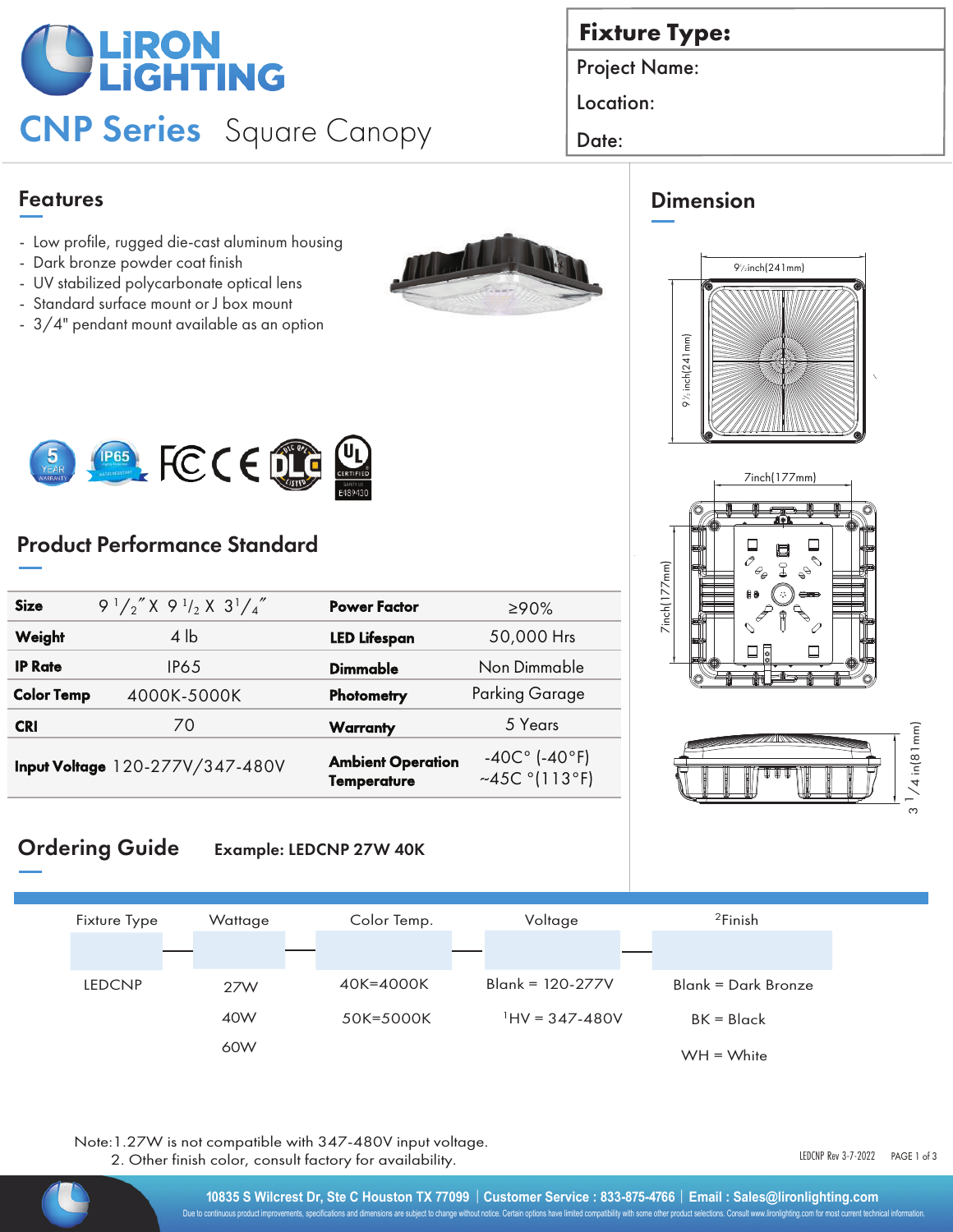

**Fixture Type:**

Project Name:

Location:

#### Product Information

|                | 4000K        |                   | 5000K        |                      |  |
|----------------|--------------|-------------------|--------------|----------------------|--|
| <b>WATTAGE</b> | <b>LUMEN</b> | <b>EFFICACY</b>   | <b>LUMEN</b> | <b>EFFICACY</b>      |  |
| 27W            | 3750lm       | 130lm/W           | 3800lm       | 130lm/W              |  |
| 40W            | 5350lm       | $139$ m/W         | 5450lm       | $141 \mathrm{Im} /W$ |  |
| 60W            | 7800lm       | $134 \text{Im/W}$ | 8000lm       | 136lm/W              |  |